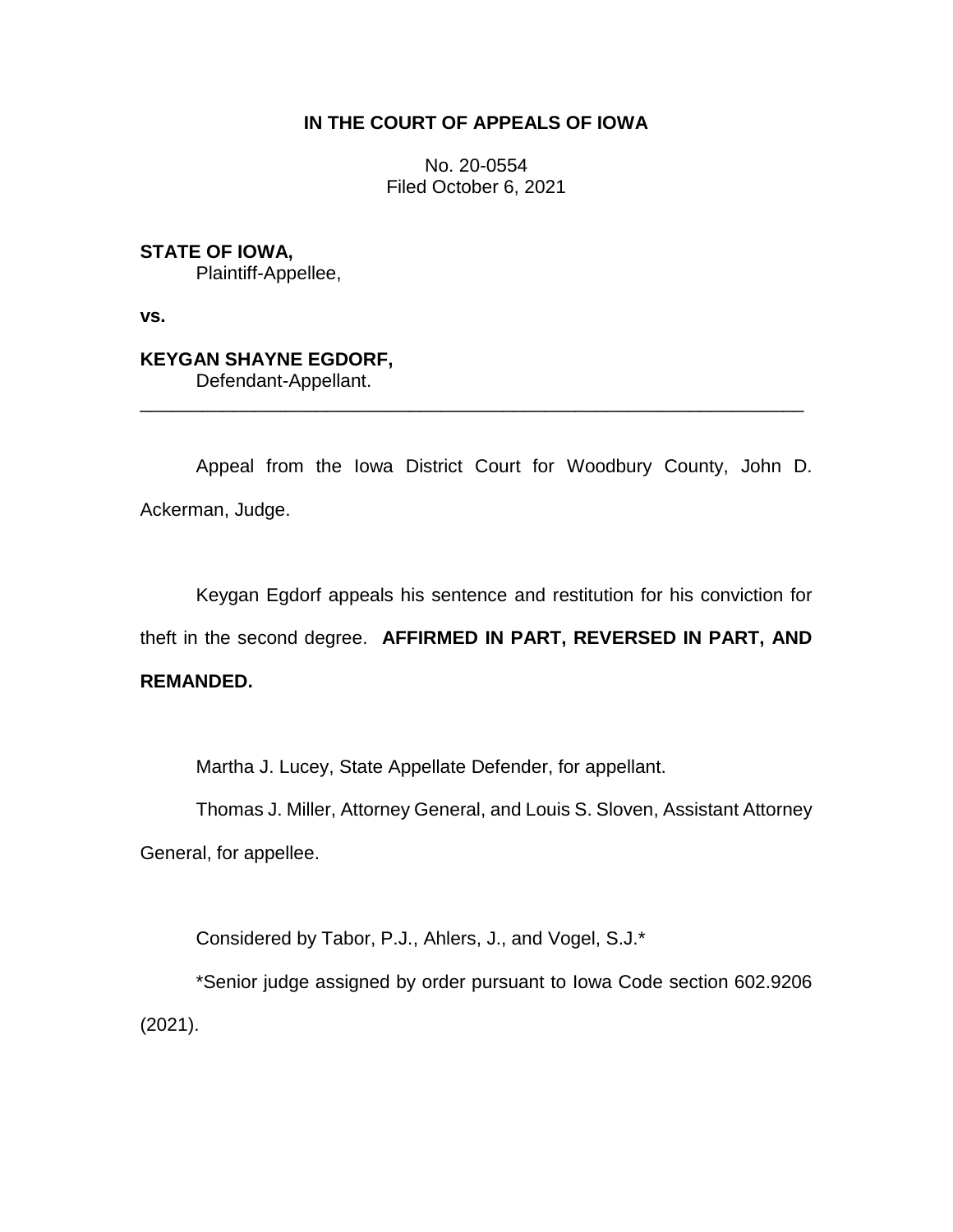## **VOGEL, Senior Judge.**

 $\overline{a}$ 

On February 2, 2020, Keygan Egdorf pleaded guilty to theft in the second degree. The district court accepted his plea and immediately sentenced him to a term of incarceration not to exceed five years. The court also ordered restitution but delayed a determination on his reasonable ability to pay until his "sentence is discharged or the defendant is paroled." He appeals the sentence and decision to delay the ability-to-pay determination.<sup>1</sup>

First, Egdorf argues the district court considered an improper factor in imposing his sentence. "A sentencing court's decision to impose a specific sentence that falls within the statutory limits 'is cloaked with a strong presumption in its favor, and will only be overturned for an abuse of discretion or the consideration of inappropriate matters.'" *State v. Boldon*, 954 N.W.2d 62, 73 (Iowa 2021) (quoting *State v. Formaro*, 638 N.W.2d 720, 724 (Iowa 2002)). "We afford sentencing judges a significant amount of latitude because of the 'discretionary nature of judging and the source of the respect afforded by the appellate process.'" *Id.* (quoting *Formaro*, 638 N.W.2d at 724).

The court provided its reasons for the sentence during the hearing:

Bottom line you've got an incredible drug problem that you've had for years that you never cleaned up. You've got a terrible history

<sup>&</sup>lt;sup>1</sup> On May 27, 2020, the supreme court directed the parties to "include arguments regarding the court's appellate jurisdiction in light of the amendments to Iowa Code section 814.6 in their appellate briefs." *See* Iowa Code §814.6(1)(a)(3) (2020) (stating a defendant generally has no right to appeal from a guilty plea unless "the defendant establishes good cause"). Egdorf asserted the legally sufficient reason to appeal was because of an improper factor considered during sentencing, which, under *State v. Damme*, "invariably arises after the court has accepted the guilty plea." 944 N.W.2d 98, 105 (Iowa 2020) (finding a nonmandatory sentence outside the plea agreement is "a legally sufficient reason to appeal" the sentence). The State agreed, as do we.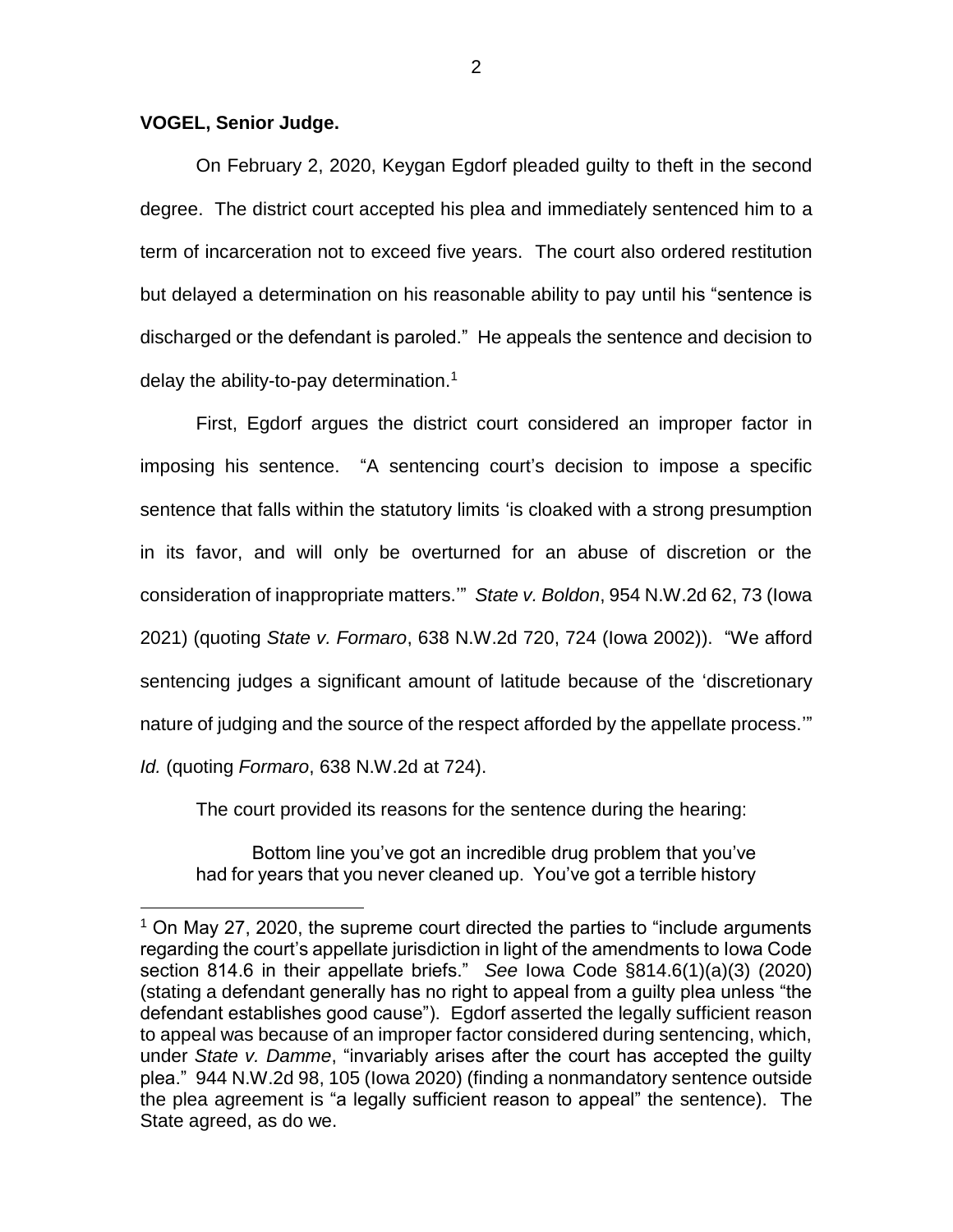of theft and other things. You've committed crimes while in the jail waiting for the sentencing. A deferred [judgment] is certainly not an appropriate thing. *You're a danger to yourself* and you're a danger to this community, and your pleas that you're going to fix yourself and go out and do everything great, I don't accept. I don't believe it's true. Just because you didn't get the medication doesn't give you the right to get into fights.

One thing I also want to point out is it's incredible you've been to prison a couple times. You got discharged in August of [2019] and here we are two months later, you're committing another crime.

. . . .

. . . .

So my reasons for the sentence I've kind of said before, protection of the community from further offenses by the defendant and others and protection of the defendant himself. *He's a danger to himself*, given his history, his personality, and his drug use, and prior criminal activities. I've considered your age, your prior record, nature of the offense committed, contents of the presentence investigation.

(Emphasis added.) Egdorf asserts the italicized language shows the court improperly considered the need to protect Egdorf from himself as a sentencing factor.

The Iowa Code authorizes the district court to impose a sentence that "will provide maximum opportunity for the rehabilitation of the defendant, and for the protection of the community from further offenses by the defendant and others." Iowa Code § 901.5 (2019). The court's sentencing comments as a whole make clear that the references to Egdorf being a danger to himself are in the context of maximizing his opportunity for rehabilitation. Since reaching adulthood in 2014, Egdorf has already been convicted in fifteen separate criminal proceedings. He has been in jail or prison multiple times and quickly reoffends each time he discharges his prior sentence; as the court noted, he committed his current offense about two months after discharging a prior sentence that included prison and parole. He also acknowledged having a significant substance-abuse problem, and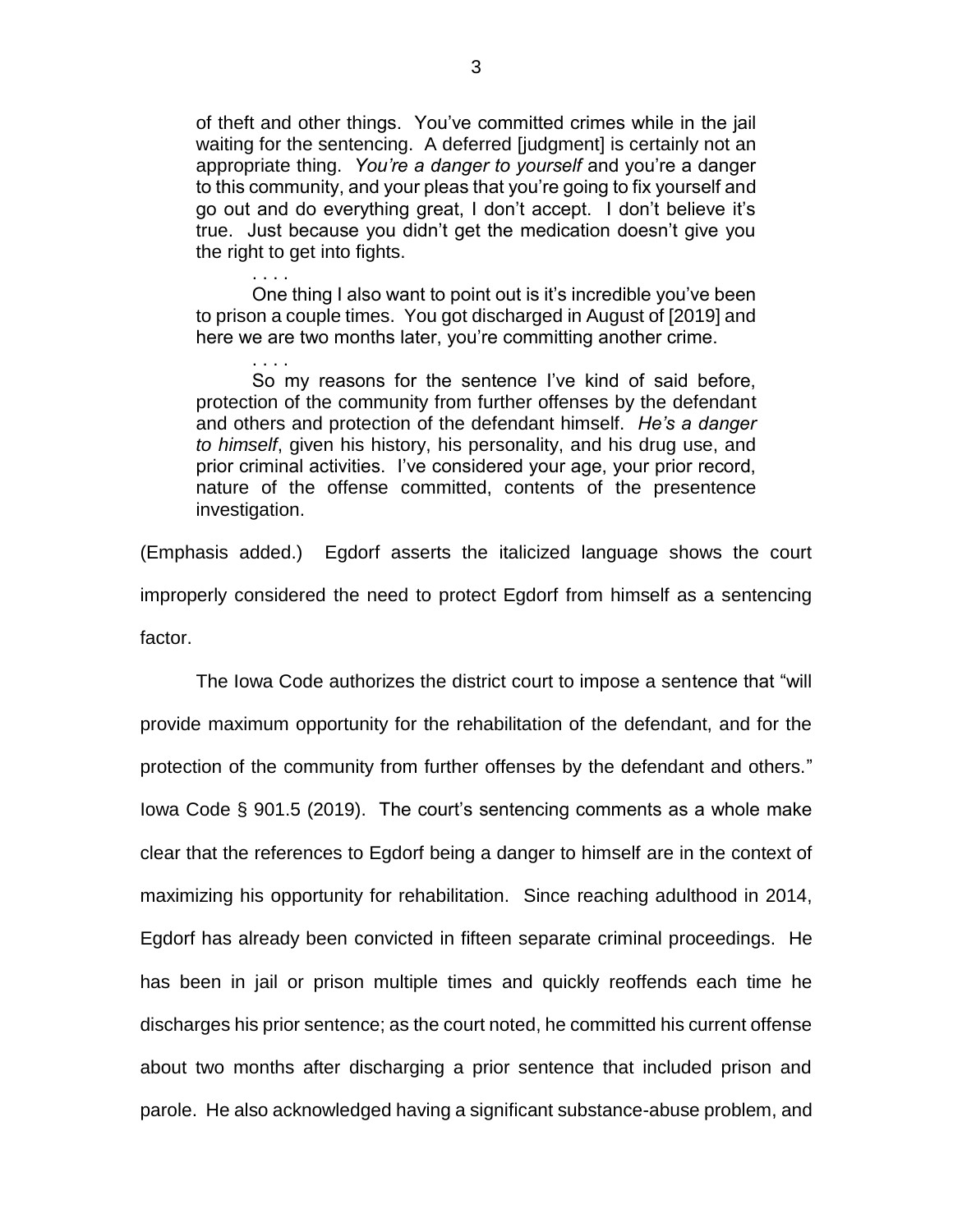his presentence investigation report notes incarceration can help him overcome these issues:

The Defendant reported that he was under the influence of Methamphetamine and Alcohol at the time his current charges occurred. He stated that he has easy access to drugs and alcohol outside of jail. He stated that he struggles to control his cravings when he is around Methamphetamine and jail is helping him stay away from it.

Furthermore, nothing in the record suggests Egdorf was at risk for self-harm such that a civil commitment would be appropriate, which Egdorf suggests the court was implying. Rather, the court reasoned Egdorf would benefit from incarceration to improve his opportunities for rehabilitation. We agree and thus find no abuse of discretion in the court's sentence.

Second, Egdorf appeals the court's decision to delay a determination on his reasonable ability to pay restitution. "We review restitution orders for correction of errors at law." *State v. Albright*, 925 N.W.2d 144, 158 (Iowa 2019). The Iowa Code requires the district court to order restitution, subject to the defendant's reasonable ability to pay, at sentencing. Iowa Code § 910.2. "A court should make every effort to determine an offender's financial condition as early as possible." *Albright*, 925 N.W.2d at 162. While it may be possible to delay the restitution order if certain items are unavailable, courts should "do everything possible to have all items of restitution before the court at the time of sentencing." *Id.*; *see also* Iowa Code § 910.3. This process requires the district court to determine a defendant's reasonable ability to pay restitution when ordering restitution. The court may later modify the restitution order if the defendant gains the ability to pay an unassessed item. *See Albright*, 925 N.W.2d at 162.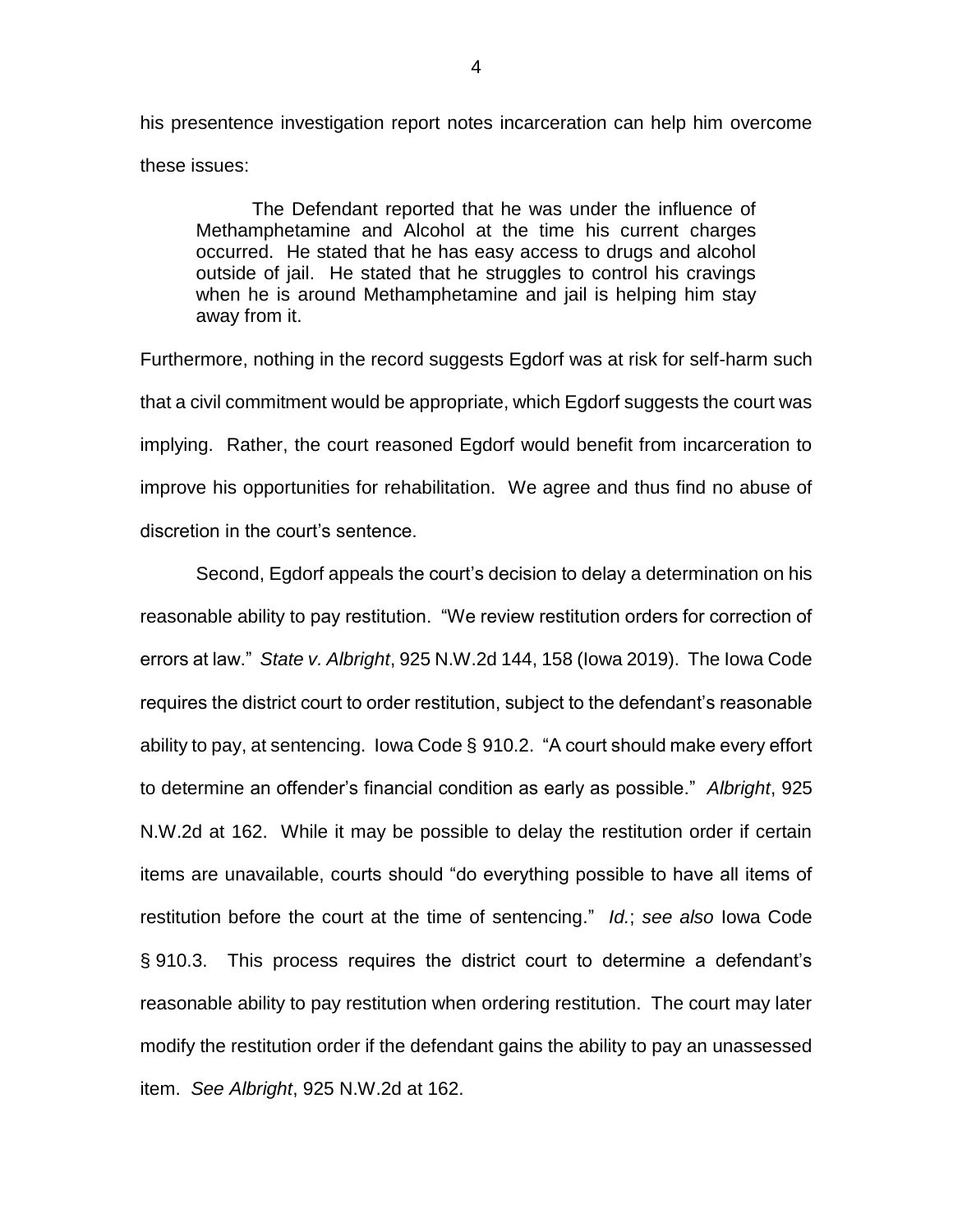The court's sentencing order directed Egdorf to pay certain items of restitution "to the extent [he] is reasonably able to pay," but the order delayed a reasonable-ability-to-pay determination until his "sentence is discharged or the defendant is paroled." The court erred in delaying the reasonable-ability-to-pay determination. While the State concedes this error, the State maintains Egdorf may not challenge his restitution at this time because the court did not set the amount of restitution; therefore the State asserts there is no final restitution order to challenge. *See Albright*, 925 N.W.2d at 162 ("Restitution orders entered by the court prior to the final order are not appealable as final orders or enforceable against the offender."). However, a recent amendment to the Iowa Code converts existing restitution orders into final orders, whether the order is "temporary," supplemental," or simply "does not contain a determination of the defendant's reasonable ability to pay." *See* 2020 Iowa Acts ch. 1074, § 73 (codified at Iowa Code § 910.2B). "The purpose of section 910.2B is to make existing restitution orders immediately enforceable and to provide the mechanism by which a defendant can receive an ability-to-pay determination first from the district court." *State v. Hawk*, 952 N.W.2d 314, 318 (Iowa 2020). Here, the court ordered Egdorf to pay certain items of restitution "to the extent [he] is reasonably able to pay," which is sufficient to create an order for our review even without specific amounts of restitution. *See id*. When a defendant appeals a restitution order that is deficient under current law, our supreme court has recognized the remedy is to remand to district court to allow the defendant to follow current statutory procedures to address any restitution issues. *See State v. Dessinger*, 958 N.W.2d 590, 607 (Iowa 2021).